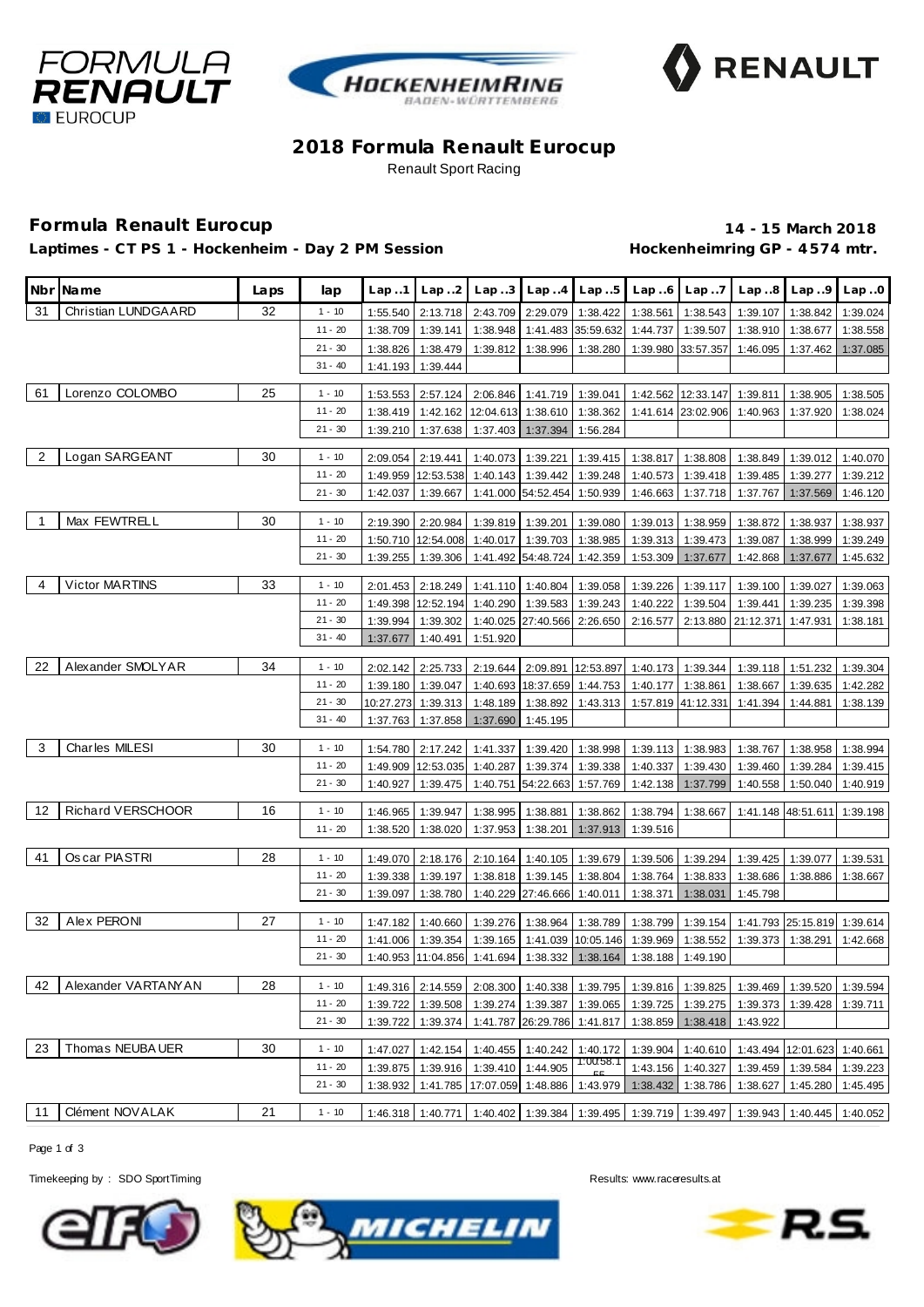





## **2018 Formula Renault Eurocup** Renault Sport Racing

## **Formula Renault Eurocup 14 - 15 March 2018**

Laptimes - CT PS 1 - Hockenheim - Day 2 PM Session **Hockenheimring GP** - 4574 mtr.

|    | Nbr Name            | Laps | lap                    | Lap.1    |                    | $\lfloor$ Lap2 $\lfloor$ Lap3 $\lfloor$ Lap4 $\lfloor$ Lap5     |                             |                                |                             | $Lap.6$ $Lap.7$    |                                                                                            | $Lap.8$   Lap9 | Lap.0              |
|----|---------------------|------|------------------------|----------|--------------------|-----------------------------------------------------------------|-----------------------------|--------------------------------|-----------------------------|--------------------|--------------------------------------------------------------------------------------------|----------------|--------------------|
|    |                     |      | $11 - 20$              | 1:40.276 |                    | 1:49.774 51:14.162 1:39.446 1:39.266                            |                             |                                | 1:38.838                    |                    | 1:42.430 1:38.636                                                                          | 1:39.372       | 1:38.784           |
|    |                     |      | $21 - 30$              | 1:45.066 |                    |                                                                 |                             |                                |                             |                    |                                                                                            |                |                    |
| 33 | Max DEFOURNY        | 29   |                        |          |                    |                                                                 |                             |                                |                             |                    |                                                                                            |                |                    |
|    |                     |      | $1 - 10$               | 1:49.754 | 1:45.890           |                                                                 | 1:40.223 1:40.122           | 1:40.623                       |                             | 1:39.458 1:38.687  | 1:38.698                                                                                   |                | 1:40.359 44:08.609 |
|    |                     |      | $11 - 20$<br>$21 - 30$ | 1:44.268 | 1:39.617           | 1:38.904                                                        | 1:38.880                    | 1:39.066                       | 1:39.016                    | 1:38.802           | 1:40.436                                                                                   | 12:58.582      | 1:40.438           |
|    |                     |      |                        | 1:39.706 | 1:39.541           | 1:39.141                                                        | 1:39.276                    |                                | 2:01.918 18:44.245          | 1:41.256           | 1:39.918                                                                                   | 1:44.301       |                    |
| 53 | Eliseo MA RTINEZ    | 28   | $1 - 10$               | 2:07.628 | 2:37.432           |                                                                 | 4:00.456 11:31.672 1:40.631 |                                | 1:39.741                    | 1:40.197           | 1:39.176                                                                                   | 1:39.356       | 1:39.844           |
|    |                     |      | $11 - 20$              | 1:39.796 | 1:39.598           | 1:39.622                                                        |                             | 1:46.189 40:53.004             | 1:41.144                    | 1:40.174           | 1:44.727                                                                                   | 4:32.997       | 1:41.291           |
|    |                     |      | $21 - 30$              | 1:38.842 | 1:41.150           | 1:42.948                                                        | 1:38.689                    | 1:38.814                       | 1:43.288                    | 1:38.846           | 1:45.728                                                                                   |                |                    |
|    | <b>Frank BIRD</b>   |      |                        |          |                    |                                                                 |                             |                                |                             |                    |                                                                                            |                |                    |
| 24 |                     | 23   | $1 - 10$               | 1:47.526 | 1:47.587           | 6:17.538                                                        | 6:09.678                    | 1:40.179                       | 1:39.829                    | 1:39.680           | 1:40.081<br>1:01:15.7                                                                      | 1:44.118       | 24:42.149          |
|    |                     |      | $11 - 20$              | 1:44.772 | 1:40.314           | 1:43.591                                                        | 1:39.920                    | 1:39.906                       | 1:48.135                    | 1:43.669           |                                                                                            | 1:42.821       | 1:38.788           |
|    |                     |      | $21 - 30$              | 1:43.088 | 2:06.146           | 1:39.344                                                        |                             |                                |                             |                    |                                                                                            |                |                    |
| 87 | Arthur ROUGIER      | 19   | $1 - 10$               | 1:51.605 | 1:49.239           | 1:40.878                                                        | 1:39.791                    | 1:42.392                       |                             | 8:32.086 2:14.185  | 1:40.198                                                                                   | 1:39.626       | 1:39.163           |
|    |                     |      | $11 - 20$              | 1:39.576 | 1:39.242           | 1:38.973                                                        | 1:38.931                    | 1:39.214                       | 1:38.988                    | 1:39.366           | 1:39.291                                                                                   | 1:40.687       |                    |
| 84 | V ladimir TZIORTZIS | 27   |                        |          |                    |                                                                 |                             |                                |                             |                    |                                                                                            |                |                    |
|    |                     |      | $1 - 10$               | 1:51.703 | 1:43.258           | 1:41.997                                                        |                             |                                | 1:40.126 1:47.129 12:42.024 | 1:40.302           | 1:40.353                                                                                   | 1:39.973       | 1:39.361           |
|    |                     |      | $11 - 20$<br>$21 - 30$ | 1:47.777 | 1:39.916           |                                                                 | 1:51.516 34:18.276 1:41.501 |                                | 1:41.849                    | 1:39.753           | 1:39.452                                                                                   | 1:39.736       | 1:45.438           |
|    |                     |      |                        |          | 16:39.556 1:40.596 | 1:39.103                                                        | 1:39.098                    | 1:38.955                       | 1:38.936                    | 1:56.009           |                                                                                            |                |                    |
| 43 | Sami TAOUFIK        | 29   | $1 - 10$               | 2:09.615 | 2:34.259           |                                                                 |                             | 2:11.735   1:40.798   1:44.013 | 1:41.241                    | 1:40.507           | 1:40.774                                                                                   | 1:40.475       | 1:40.438           |
|    |                     |      | $11 - 20$              | 1:46.196 | 1:40.778           | 1:40.428                                                        |                             | 1:40.195 1:40.187              | 1:40.603                    | 1:39.913           | 1:40.253                                                                                   | 1:45.734       | 1:44.229           |
|    |                     |      | $21 - 30$              | 1:40.128 | 1:39.606           |                                                                 | 1:43.265 24:16.819 1:41.646 |                                | 1:38.968                    | 1:53.959           | 1:39.010                                                                                   | 1:54.247       |                    |
| 90 | Phil HILL           | 43   | $1 - 10$               | 1:48.144 | 1:45.351           | 1:42.528                                                        |                             | 1:42.254 1:43.415              | 5:14.470                    | 1:44.287           | 1:40.343                                                                                   | 1:39.763       | 1:39.160           |
|    |                     |      | $11 - 20$              | 1:40.340 | 1:39.420           |                                                                 |                             | 1:41.308 35:27.683 2:11.655    | 1:40.696                    | 1:40.337           | 1:40.262                                                                                   | 1:43.021       | 1:41.360           |
|    |                     |      | $21 - 30$              | 1:43.856 | 1:40.459           | 1:40.227                                                        | 1:40.065                    | 1:40.045                       | 1:40.256                    | 1:39.850           | 1:41.180                                                                                   | 1:41.214       | 1:39.890           |
|    |                     |      | $31 - 40$              | 1:39.619 | 1:39.936           | 1:39.537                                                        |                             | 1:41.938 29:12.221             | 1:42.796                    | 1:41.354           | 1:40.707                                                                                   | 1:40.069       | 1:40.075           |
|    |                     |      | $41 - 50$              | 1:40.061 | 1:40.360           | 1:45.776                                                        |                             |                                |                             |                    |                                                                                            |                |                    |
|    |                     |      |                        |          |                    |                                                                 |                             |                                |                             |                    |                                                                                            |                |                    |
| 62 | Thomas MAXWELL      | 26   | $1 - 10$               | 1:48.019 | 1:41.167           | 1:39.700                                                        | 1:39.618                    | 1:39.575                       | 1:39.765                    | 1:43.046           | 8:54.690                                                                                   | 1:42.276       | 1:40.163           |
|    |                     |      | $11 - 20$              | 1:41.346 | 1:40.583           | 1:39.777                                                        | 1:39.949                    |                                | 1:43.282 29:02.017          | 1:40.395           | 1:39.637                                                                                   | 1:39.294       | 1:39.883           |
|    |                     |      | $21 - 30$              | 1:39.197 | 1:44.582           | 8:06.322                                                        | 1:41.984                    | 1:39.663                       | 1:57.501                    |                    |                                                                                            |                |                    |
| 85 | Raúl GUZ MAN        | 18   | $1 - 10$               | 1:54.748 | 1:48.306           | 1:42.238                                                        | 1:40.698                    | 1:40.552                       | 1:46.067                    | 9:58.192           | 1:45.190                                                                                   | 1:40.190       | 1:40.235           |
|    |                     |      | $11 - 20$              | 3:20.469 | 1:39.357           | 1:39.452                                                        | 1:39.548                    |                                | 1:45.345 33:20.709          | 1:51.587           | 1:46.007                                                                                   |                |                    |
|    |                     |      |                        |          |                    |                                                                 |                             |                                |                             |                    |                                                                                            |                |                    |
| 54 | Christian MUNOZ     | 34   | $1 - 10$               | 2:04.159 | 2:27.378           | 2:22.811                                                        | 1:41.573                    | 1:41.552                       |                             | 1:46.061 12:25.365 | 1:45.090                                                                                   | 1:41.541       | 1:40.709           |
|    |                     |      | $11 - 20$              | 1:41.861 | 1:41.356           |                                                                 |                             | 1:41.042 1:44.836 15:44.171    | 1:42.672                    |                    | 1:40.534 1:39.471                                                                          | 1:39.591       | 1:39.479           |
|    |                     |      | $21 - 30$              |          |                    |                                                                 |                             |                                |                             |                    | 1:43.962 20:30.616 1:43.446 1:41.624 1:40.201 1:39.996 1:43.176 1:39.584 1:42.034 8:00.977 |                |                    |
|    |                     |      | $31 - 40$              |          | 1:41.177 1:39.947  | 1:40.377                                                        | 1:46.203                    |                                |                             |                    |                                                                                            |                |                    |
| 21 | Neil VERHA GEN      | 10   | $1 - 10$               |          | 1:46.360 1:42.099  | 1:39.841                                                        |                             | 1:39.931 1:39.867              |                             |                    | 1:39.609 1:42.199 19:14.433 1:39.602 13:58.416                                             |                |                    |
|    |                     |      |                        |          |                    |                                                                 |                             |                                |                             |                    |                                                                                            |                |                    |
| 51 | Axel MATUS          | 24   | $1 - 10$               |          |                    | 1:50.596 2:16.138 2:10.215 1:41.106 1:52.571 11:28.753 1:41.031 |                             |                                |                             |                    | 1:40.527 1:39.658                                                                          |                | 1:45.527           |
|    |                     |      | $11 - 20$              | 1:44.120 | 1:45.931           | 51:15.068 1:41.509 1:41.652                                     |                             |                                |                             | 1:42.016 1:42.265  | 6:09.113                                                                                   | 1:41.037       | 1:40.192           |
|    |                     |      | $21 - 30$              | 1:39.649 | 1:42.866           |                                                                 | 1:39.856 1:46.160           |                                |                             |                    |                                                                                            |                |                    |
| 52 | Xavier LLOVERAS     | 28   | $1 - 10$               |          |                    |                                                                 |                             |                                |                             |                    | 2:21.876 2:35.082 2:22.733 1:54.029 11:42.912 1:41.164 1:40.180 1:41.837 1:39.960 1:40.158 |                |                    |
|    |                     |      |                        |          |                    |                                                                 |                             |                                |                             |                    |                                                                                            |                |                    |

Page 2 of 3

Timekeeping by : SDO SportTiming Results: www.raceresults.at